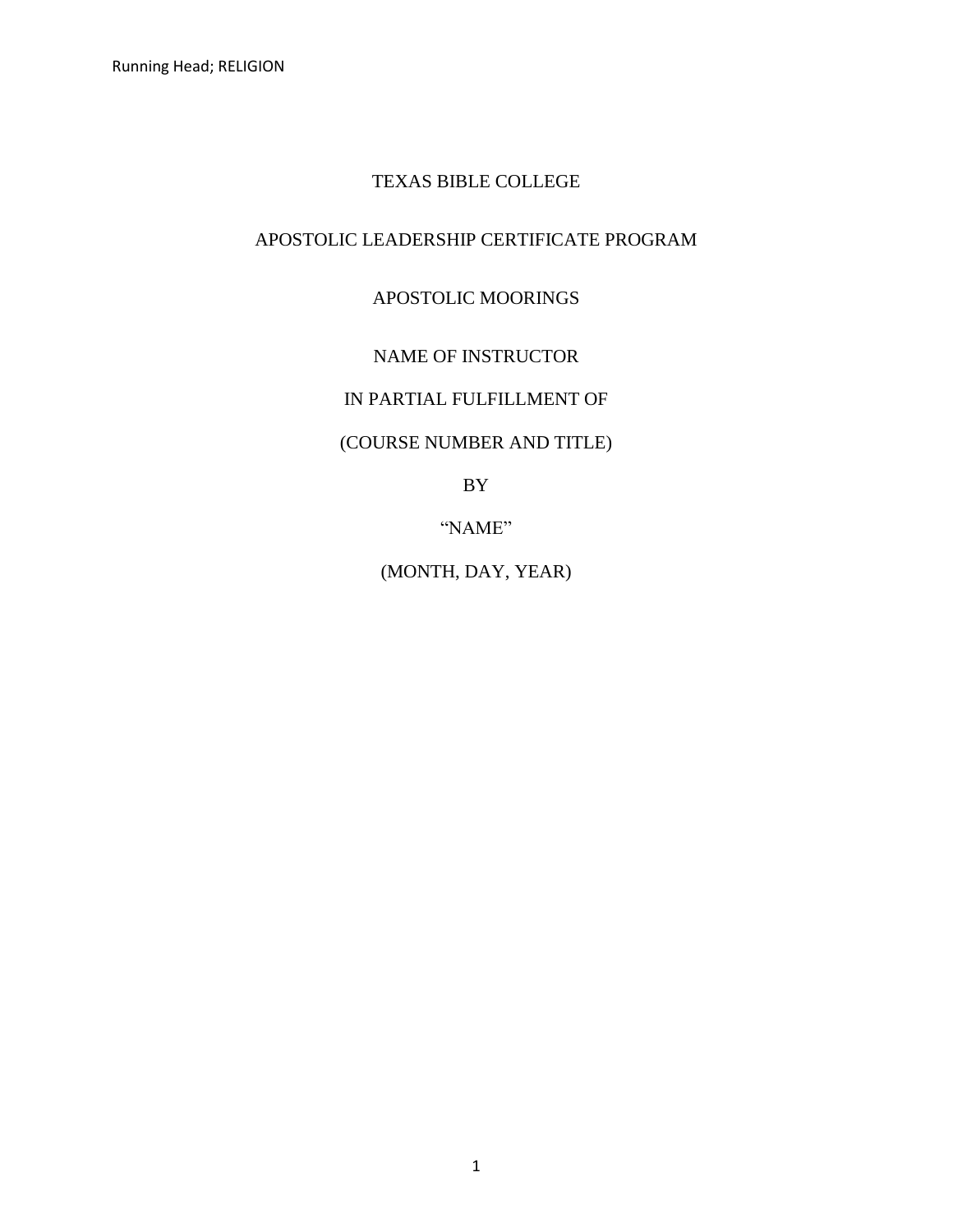RELIGION

#### **Apostolic Moorings**

Mooring is the act of an object or person being kept safe by an external force. In the Christian concept, an Apostle is an obedient follow of Jesus Christ. An apostolic mooring is whereby Christians are dependent on God for guidance in life. The Christians lives are directed by the Bible and try to line their lives with the characters from the Bible such as David, Abraham, Joshua and the Son of God, Jesus. Believers believe one should not follow their destiny, (Jeremiah 10:23) "Lord, I know that people's lives are not their own; it is not for them to direct their steps." Christians believe that Yahweh is the ultimate power and no one is greater than Him. For this reason, a believer(s) will rely on the Spirit of God and the scripture to lead them in life. The importance of apostolic moorings is as discussed below.

Good values. The Bible requires all Christians to have good values. These values are referred to as the Fruits of Holy Spirit (Gal 5:22-23). Every Christian is expected to possess these fruits. The values dictated here are ones which are important for a person to own whether Christian or Non-Christian. A value such as love will help everyone to be mindful other people. When a person loves their neighbor, they will not steal from them. If everyone shows kindness, cases of corruption will reduce. Patience is also an important virtue: a patient person is less likely to easily get angry as compared to an individual with a little patience. Other fruits such as gentleness, faithfulness, peace, joy are not only applicable to Christians but also to any human.

Assurance of a future; The Bible promises the faithful Christians of an afterlife in heaven. Heaven is depicted to be a beautiful place where human problems such as sickness, death, financial problems are not there, (Isaiah 25:8), "he will swallow up death forever. The Sovereign LORD will wipe away the tears from all faces; he will remove his people's disgrace from all the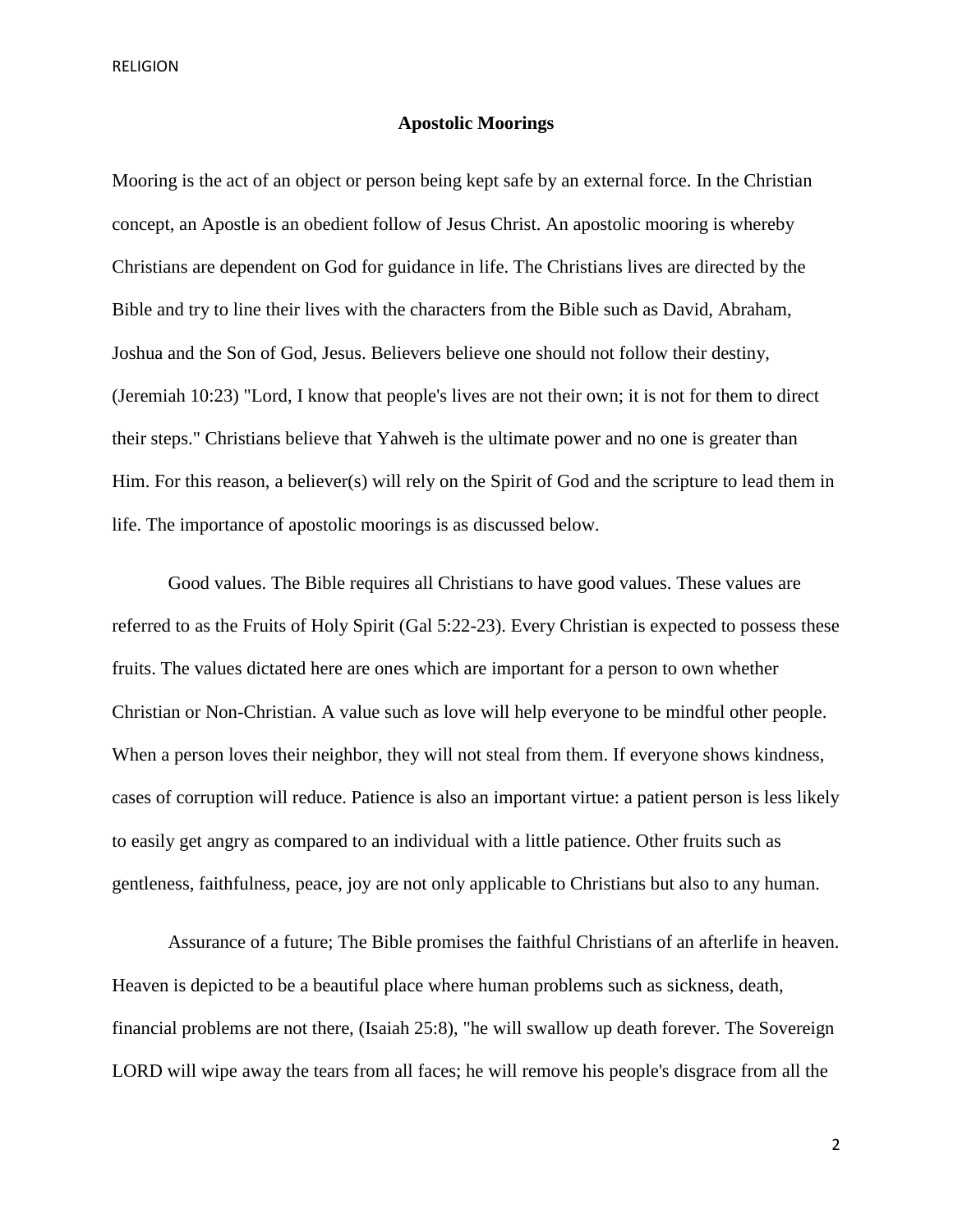RELIGION

earth. The LORD has spoken". With this concept in mind, Christians are more assured of their future. They concentrate more on how to get to the Promised Land rather than trying to figure out their purpose in life. A person will focus more on how to make their life better if they worry less about their future (Stevens & Louis 54-57, 2011).

Preachers; some priests tend to use the Bible as a platform on which they exploit people. They interpret the scripture accordingly to how they want. For example, the Scripture requires believers to give offerings and offer tithes regularly. Pastors take advantage of this to benefit them financially. Preachers also use the scripture to entice the public into electing a leader whom they deem the best fit not on religious grounds but because they know they will benefit when that individual is elected. They are also cases in which they abuse young girls in the idea that it is God working through him. These exploitations happen just because Christian surrenders their life to God, and because a preacher is the servant of God, they don't oppose the evil acts by the pastor.

Social connection; Christians regularly gather in different places to worship God. These sites include churches, shrines, individual homes, chapels. In these venues, they get to share about each other lives. This significantly promotes togetherness. As they share, people get to open up about the troubles they are facing. (Stevens & Louis 102-131, 2011) sharing is a great way of promoting unity in communities. The venues can also be used as platforms for the government to pass their communications to the citizens regarding issues such as vaccination, job opportunities, development plans among others.

Biblical characters; The Bible has been in existence since 'the beginning of time.' The challenges that the characters of the Bible went through are the same ones we face today. These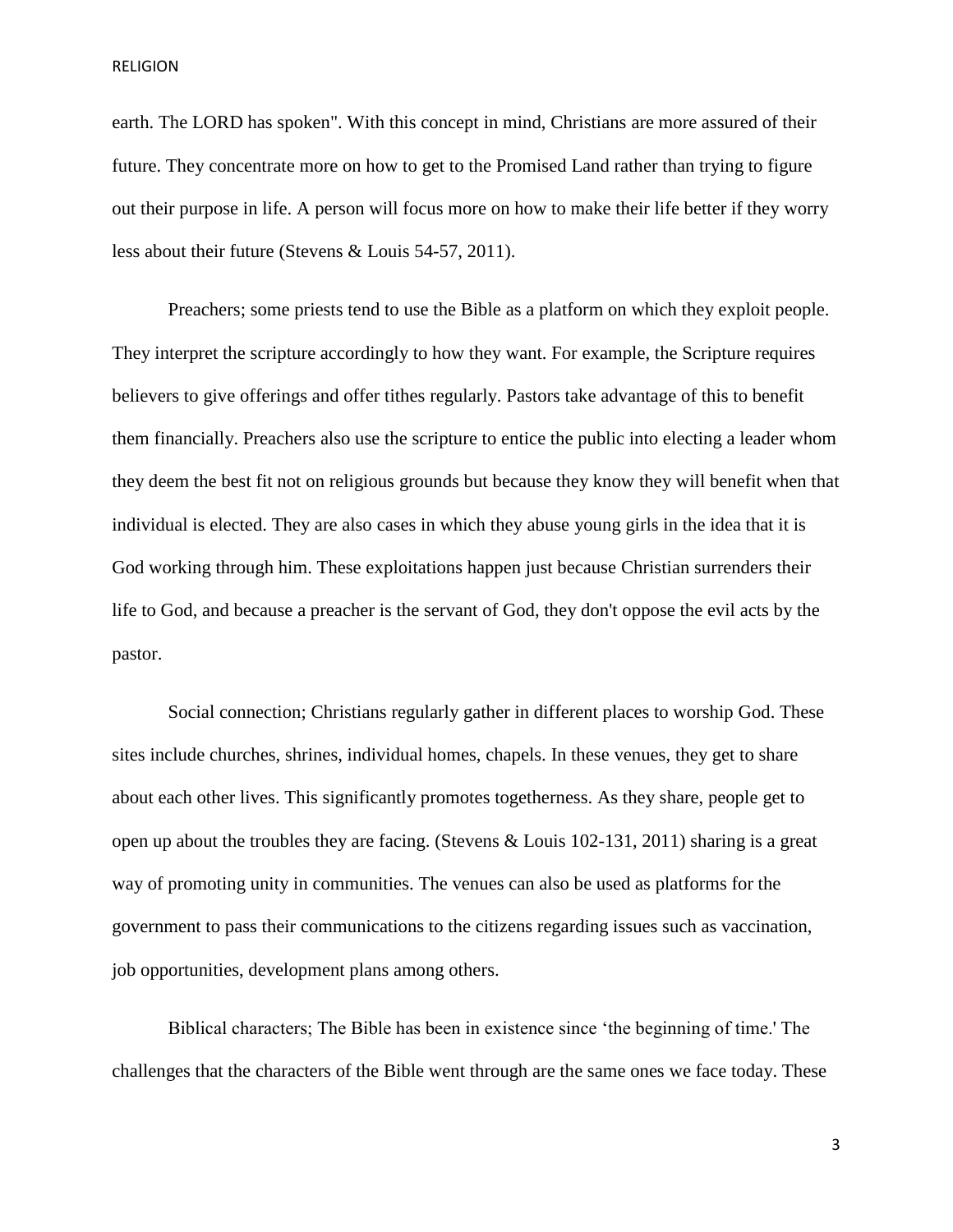RELIGION

challenges are in the areas of politics, finances, social and religious. A character like King David teaches us that a leader is more than just physical appearance. King Solomon shows us that wisdom is the best gift a human can possess. Though these characters, we can identify the common human failings and weakness and learn on ways to avoid them. For example, we should let the youth take up leadership positions, unlike King Saul.

Unity; all through the Bible, God urges the believers to be united. Jesus does not judge anyone on the grounds of tribe, profession or religious affiliation. In the Book of John, Jesus broadly approaches the Samaritan woman and asks her for water irrespective of the enmity that was there between the Jews and the Samaritans. "A Christian should be the pillar that unites all everyone" (Cisneros 1991).

Hard work; the Doctrine of Christianity requires everyone to work. Every person is expected to 'sweat' if they are to be paid. In the creation story, it's written that God also worked. Characters such as Abraham, Joshua, David had to do the physical work as they relied on God to bless the work of their hands. This shows us that the Christianity does not mean relying on God entirely and doing nothing.

Adhering to the human laws; Christianity teaches obedience to the rules and regulations of the government. Christianity is not an opposition to the political system rather a way of improves the method of governance of our state. In the Book of Luke, when Jesus was asked the question on whether to pay tax or not, He answered that what is Caesar's should be given to Caesar and what is God's should be given to God. Jesus answers addressed the controversy of offerings and tax. A faithful believer has values which are acceptable for everyone, (Luke2:52)

4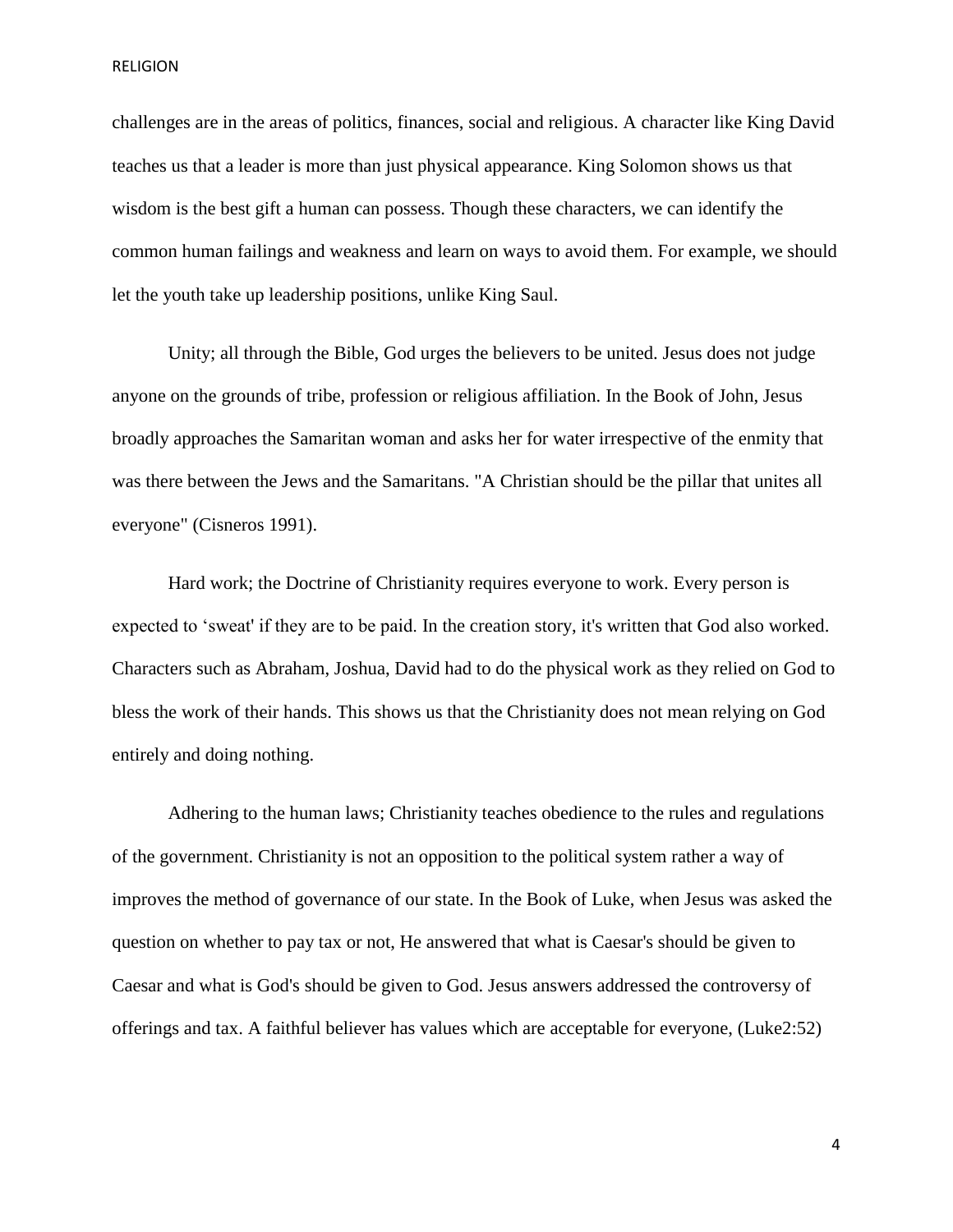"…and in favor with God and man." A nation that chooses an apostolic leader makes the right decision.

Should people trust an external power that cannot be perceived by the five senses? There are oppositions to an apostolic mooring. The opposition believes that one should not rely on an external power to lead them. These people are referred to as atheists. Aesthesis believe that humans are in charge of their destiny. The belief of an external force is called God is a mislead conception. They follow the understanding that humans are in charge of their fate. The following points will evaluate the importance of one controlling their destiny.

The economy of a country; Christians are promised a better life after their death. This makes them ignorant of their present and put all their focus on preparing for the Promised Land. Christians tend to lag behind in working and spend their time in evangelizing. A nation requires most of its population to be working for it take advance economically. (Jones & Graffin, 2006). Sources of government revenue such as taxes, business license fee, and foreign exchange are significantly affected. If the minimal wage of a country is low, the taxes collected will be little. This disadvantageous a nation whose majority of its population are Christians. Human beings are bound to lack finances, when that happens, it's the duty of an individual to get up and work. Some Christians will refuse to go to work and just sit down claiming that God will provide. Eventually, they end up bankrupt with a lot of debts. The debts can greatly cause stress to an individual.

Christians, the Chosen People. The Believers go by the notation that they are ' elect' they believe that the Christian Doctrine is the way and any other religion follows a road to hell. Hell is a place supposed to be where the unfaithful will go and be burnt for eternity. This notion puts a

5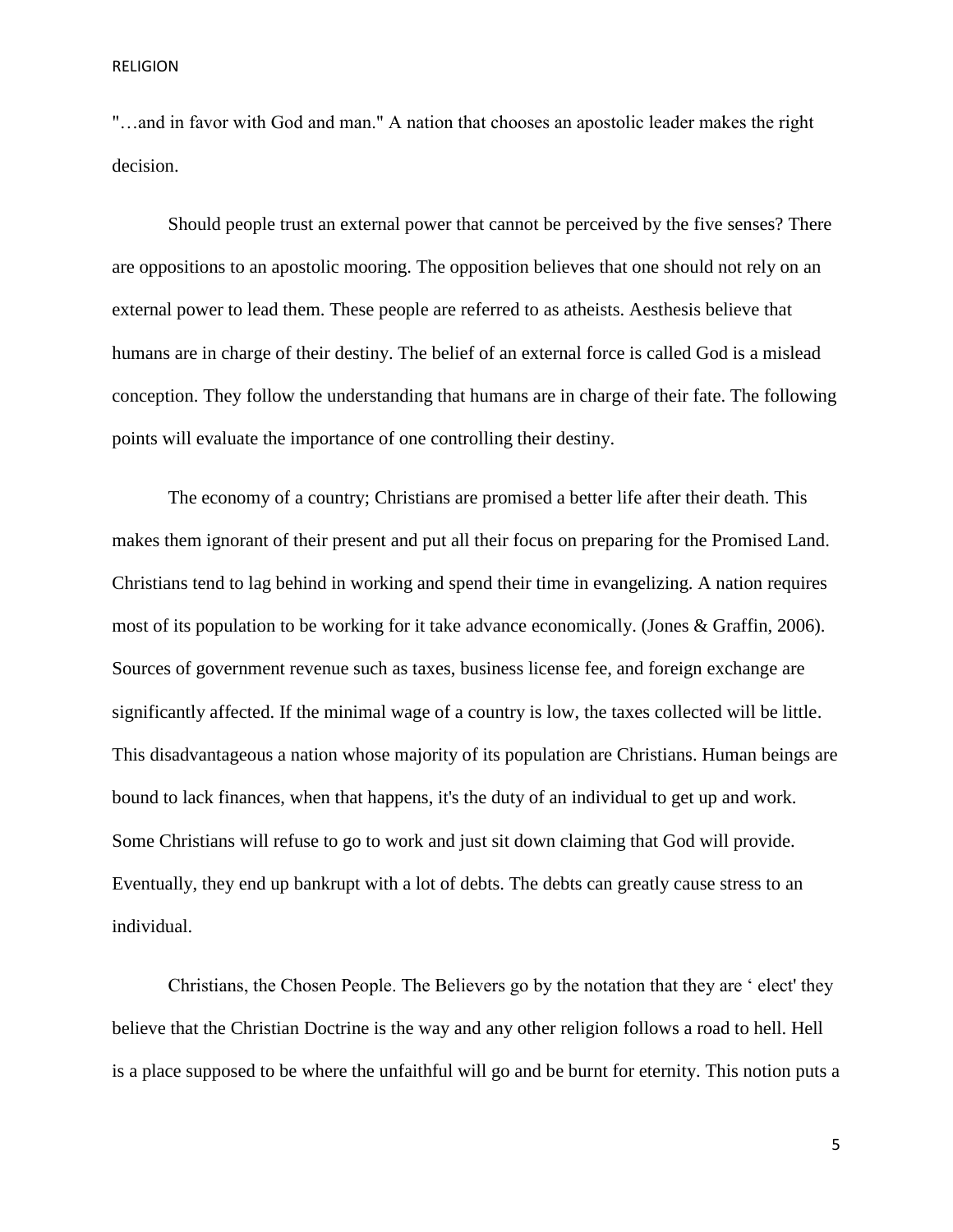boundary between the Christians and the Non-Christians. A conflict arises. An example is a conflict between Muslims and Christians. This conflict has resulted in the death of many innocent people.

Ignorance of government laws; some Christians tend to follow their path. This mostly results from a misunderstanding of the Scripture. Misinterpretation can cause conflict between believers and the government. An example is where Christians go to preach in a foreign nation. A country such as Dubai has a strict mode of dressing for the girls and a strict moral guideline. A Christian will not adhere to this set laws as they believe that no man as above God. If the Believers followed their path, they would not have been objective to the set rules and regulations.

Basic human nature; a human can get sick, injured. The Apostolic Moorings require adherence to God as the ultimate giver and taker. Believers believe that God heals the sick, gives material possession to people, created the universe. Some Christians will refuse to visit the hospital for getting sick. When they lack finances, relax and say that God will provide. This reliance on God for everything has seen many children and adults succumb to sickness and eventually die just because they were waiting for God.

Apostolic mooring has its importance and following one's destiny also has its importance. If the Gospel were to be presented properly to avoid misinterpretation, complete reliance on God would help human beings to deal with the day-to-day challenges. From the discussion presented, it's evident that apostolic mooring is a path to be followed. Throughout the evidence adduced, God is at work in people's lives. Total surrender to Him can benefit not only an individual but

6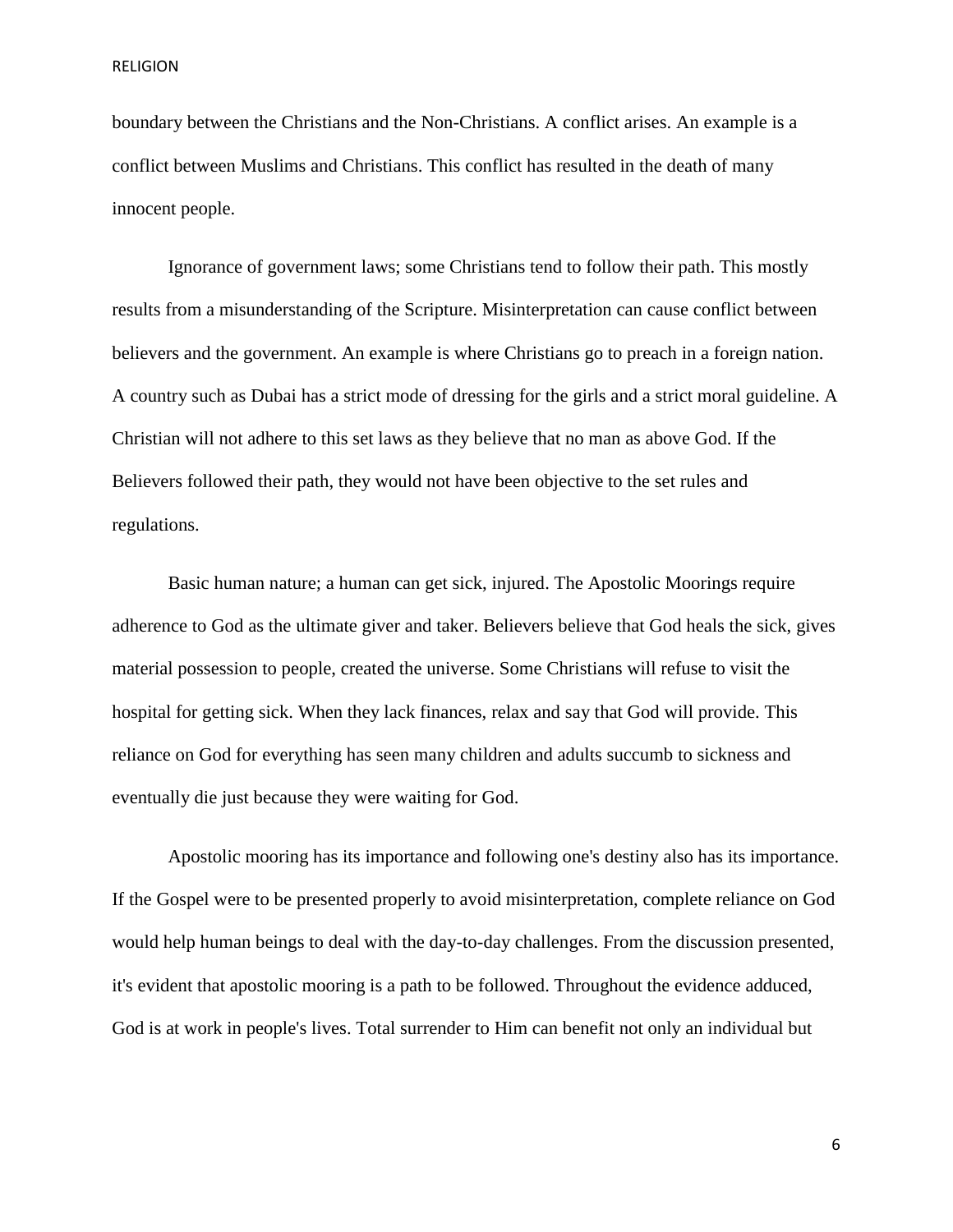also the community as a whole. If a nation were to trust God for its providence, it would prosper financial and political.